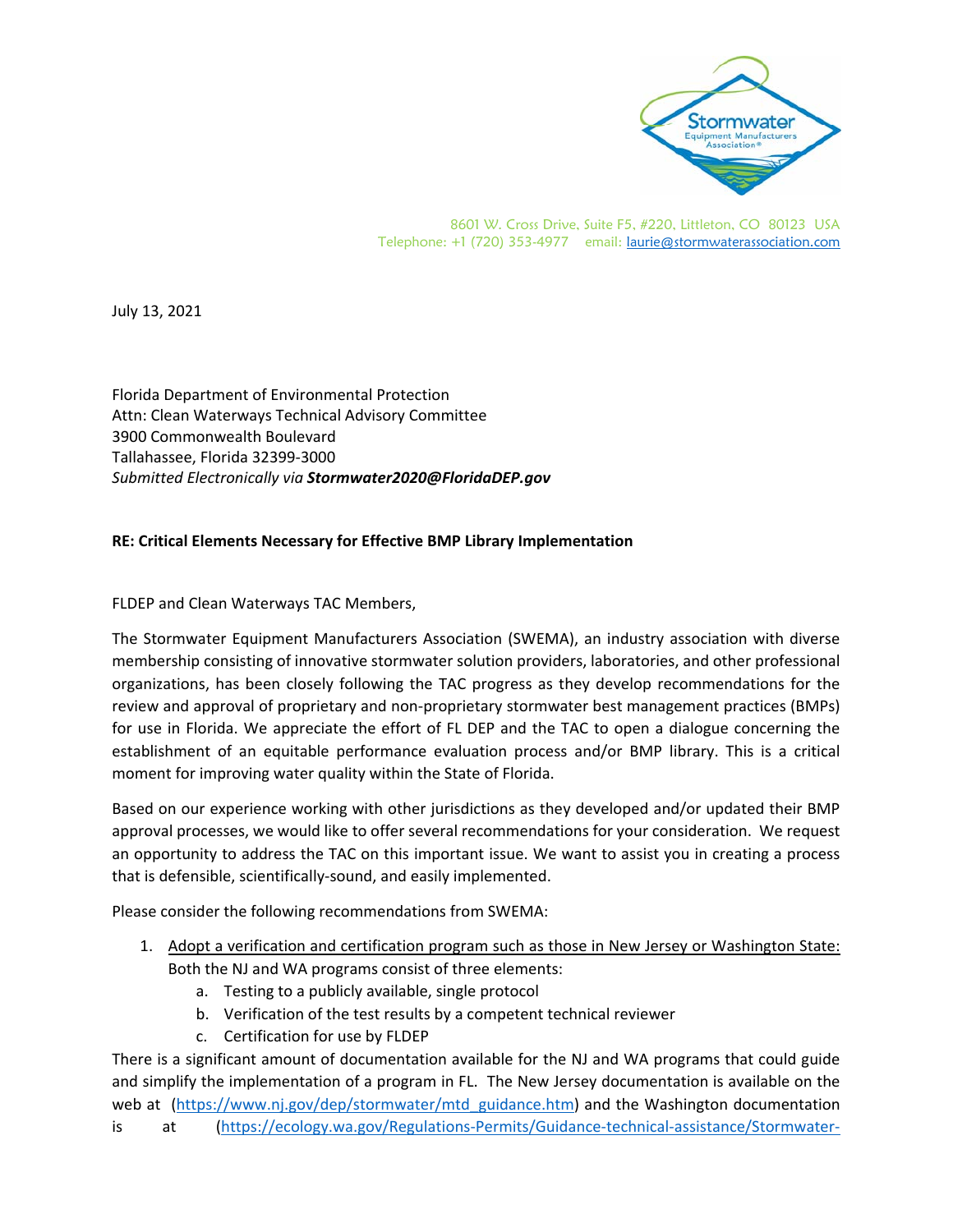

8601 W. Cross Drive, Suite F5, #220, Littleton, CO 80123 USA Telephone: +1 (720) 353-4977 email: laurie@stormwaterassociation.com

permittee‐guidance‐resources/Emerging‐stormwater‐treatment‐technologies#update) SWEMA would be happy to work with the TAC on understanding these documents.

- 2. Include both proprietary and non-proprietary systems equally: Many non-proprietary systems are designed based on generic design assumptions and are not tested using rigorous protocols for quality assurance, as required by WADOE or NJDEP. Requiring performance data creates a level playing field for entrance into the program, allows for comparability across BMP sectors, and provides consistency in the type of data that will be provided for review. The International BMP Database contains data on non‐proprietary systems that could be useful, but it is not curated so some care is required when assessing the numbers.
- 3. Create a single pathway for full approval of proprietary systems, or manufactured treatment devices (MTDs): The TAC has expressed, as recently as the meeting on 6/30/21, a preference for field monitoring for the approval of any stormwater BMPs. The WA TAPE program has a tiered process that allows devices with lab data to be installed and then monitored, which is essentially what FLDEP is considering. The TAPE program also evaluates a range of pollutants, including total suspended solids (TSS) and nutrients, such as total phosphorus (TP) and total nitrogen (TN) that are of interest to FLDEP. We propose that FLDEP grant reciprocity with TAPE. SWEMA has historically supported the use of both laboratory and field-testing protocols and we would like to see FLDEP keep the door open for future approval of lab results. The lab vs. field debate cannot be settled in time for the upcoming rule but it is worth continuing the conversation.
- 4. Consider participating in a national program: The Stormwater Testing and Evaluation for Products and Practices (STEPP) initiative currently underway aims to be a national verification program. The National Municipal Stormwater Alliance (NMSA) is leading the effort to standardize BMP testing across the country. The program intends to utilize NJDEP and TAPE as a foundation for the program and is working with ASTM to provide specific testing protocols. STEPP is not quite ready to roll out but FLDEP could start participating now. More information on STEPP can be found here: http://nationalstormwateralliance.org/stepp/.

Several SEWMA members are active in STEPP and ASTM and we would be happy to work with the TAC on how to best minimize duplication and maximize benefit from work that has already been done.

Any performance evaluation program should consider both proprietary and non‐proprietary systems equally. This creates a level playing field for entrance into the program, allows for comparability across BMP sectors, and provides consistency in the type of data that will be provided for review.

We appreciate the opportunity to provide comments on this important issue at this time. We strongly urge you to continue this dialogue and allow us to help facilitate the development of a robust BMP